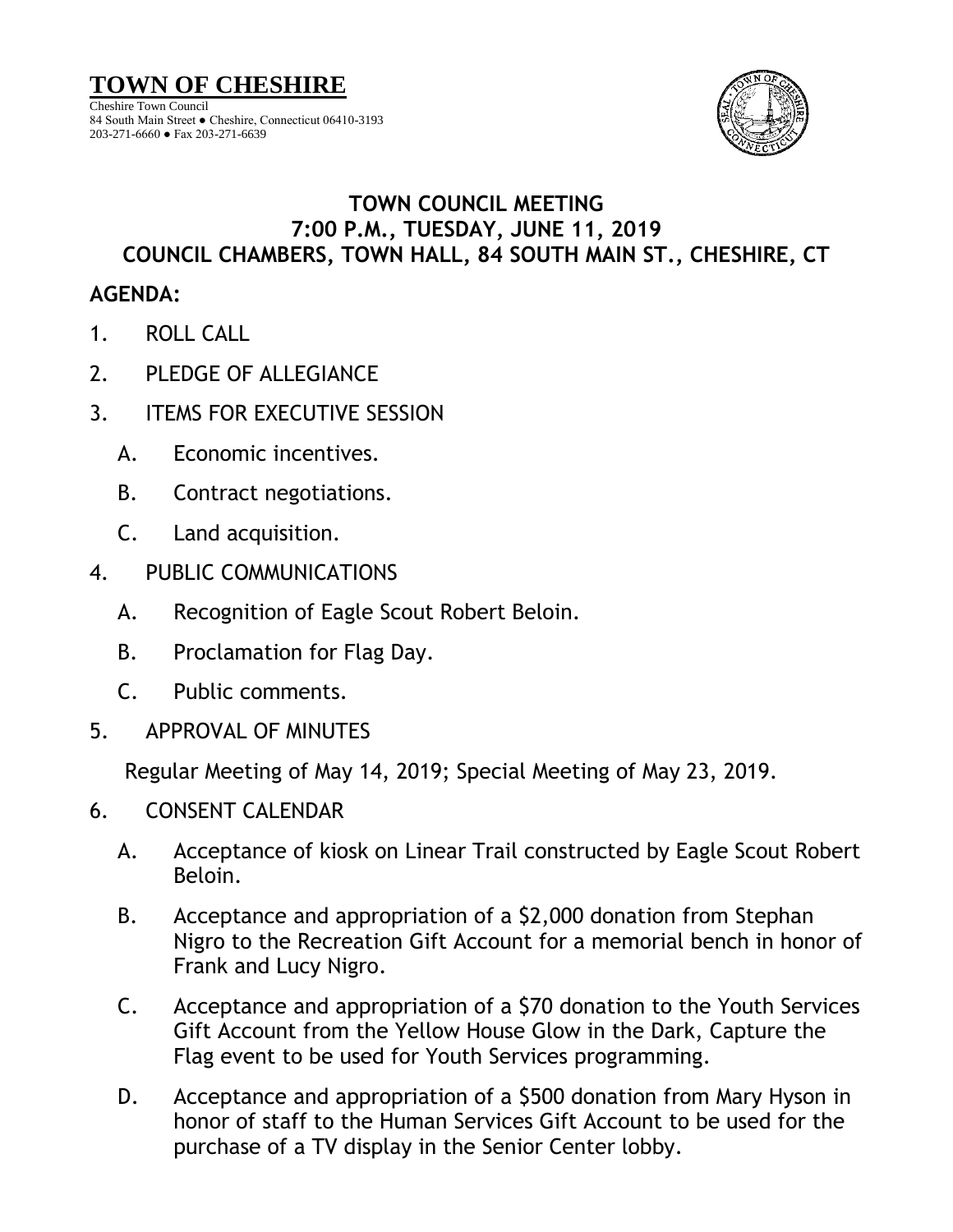- E. Acceptance and appropriation of a \$900 donation from the Cheshire Senior Center Membership Association to the Human Services Gift Account for reimbursement of the Association's portion of the My Senior Center annual maintenance fee.
- F. Authorization for application, acceptance and appropriation of a \$750 Communities Talk Town Hall Meetings to Prevent Underage Drinking grant for an underage drinking prevention event.
- G. Acceptance and appropriation of a \$50 donation from an anonymous donor to the Human Services Gift Account to be used for general purposes.
- 7. ITEMS REMOVED FROM CONSENT CALENDAR
- 8. OLD BUSINESS
- 9. NEW BUSINESS
	- A. Approval of 2019 Neighborhood Assistance Act Program submissions.
	- B. Approval of amendments to Code of Ordinances to update ordinances to reflect current Charter and regulations.
	- C. Approval of ordinance amendment for waiver of building permit fees for handicapped accessibility projects.
	- D. Approval of amendments to the Youth and Human Services Committees ordinance.
	- E. Discussion and possible approval of Interchange Zone Tax Increment Financing (TIF) District Master Plan.
	- F. Set public hearing for amendments to Bazaar and Raffle Permits Ordinance.
	- G. Approval of salary for Town Clerk for term January 2020 through December 2021.
	- H. Discussion and possible approval of Friends of Boulder Knoll lease extension for Boulder Knoll property.
	- I. Approval of assignment of tax liens.
	- J. Approval of transfer of uncollectible property taxes to the Suspense List.
	- K. Approval of successor emergency medical services contract.